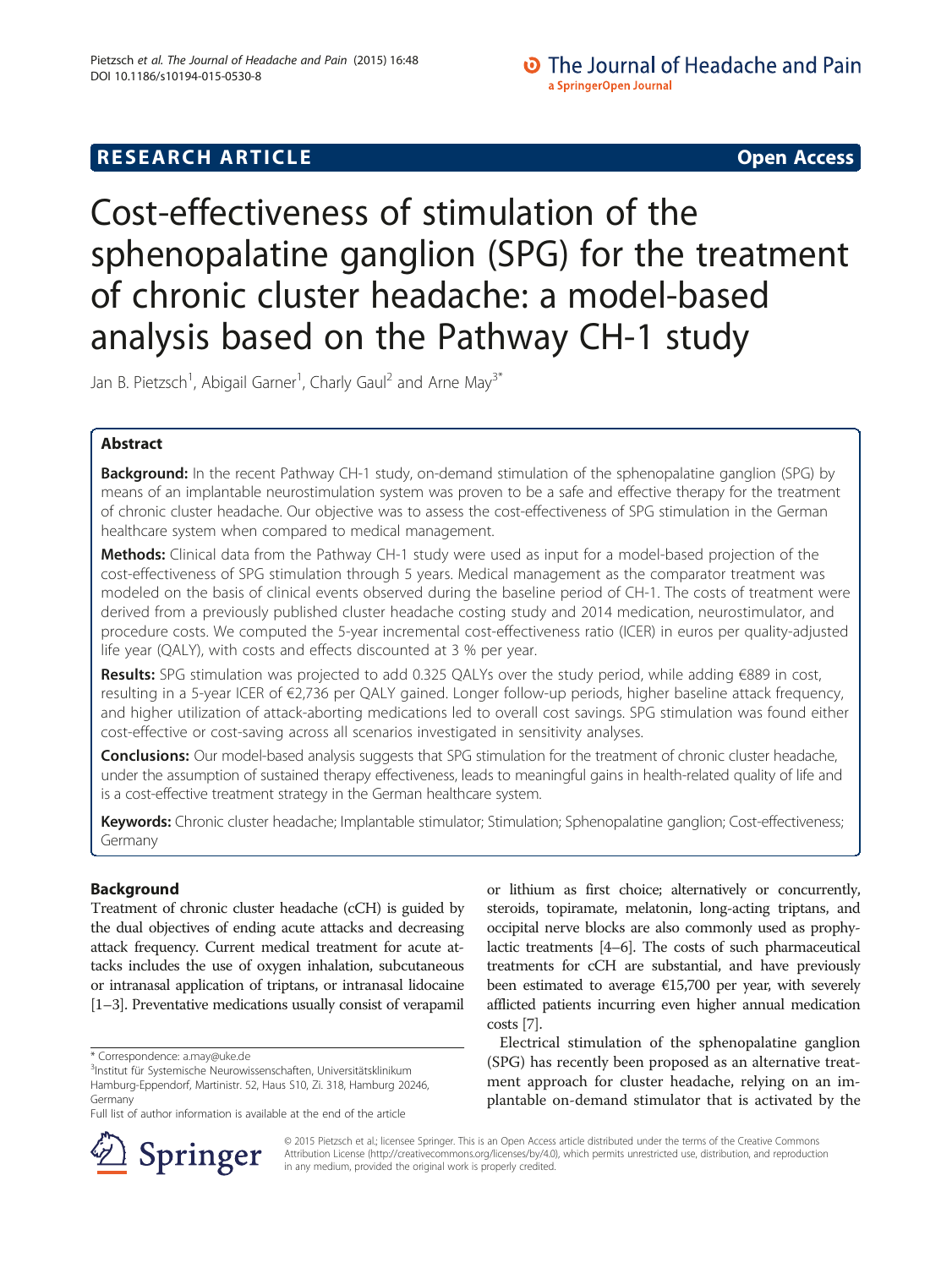patients themselves (PULSANTE SPG Microstimulation Therapy; Autonomic Technologies Inc. (ATI); Redwood City, California, USA). The safety and effectiveness of the PULSANTE system was first investigated in the Pathway CH-1 study, a multicenter, randomized trial [\[8](#page-8-0)]. This study found the therapy to have dual clinical benefits of acute pain relief and attack prevention, while demonstrating an acceptable safety profile comparable to similar surgical procedures. In recent years, further investigational and commercial experience with the system has been gained in the European Union and other markets [\[9](#page-8-0), [10\]](#page-8-0). In the EU, the PULSANTE system is available for the treatment of episodic and chronic cluster headache since obtaining CE mark approval in 2012. In the United States, a pivotal study is currently recruiting patients (NCT02168764).

Our objective in this study was to evaluate the longterm cost-effectiveness of SPG stimulation, as compared to medical management, based on the findings of the Pathway CH-1 study and a model-based extrapolation through 5 years. We chose the German healthcare system as the setting for this analysis because of the experience already gained with SPG stimulation in that market, and the general relevance of Germany as the largest European healthcare system.

## Methods

## Study design

Our analysis relied on two primary sources of data. First, we used data from the Pathway CH-1 study to estimate the therapeutic effectiveness of SPG stimulation compared to medical management. Second, we used data from a comprehensive resource utilization and costing study previously conducted on CH patients in the German healthcare system [\[7](#page-8-0)] to estimate current costs of cCH management in the acute phase.

For conventional medical management, resource use and health-related quality of life were estimated according to the baseline values of the Pathway CH-1 study, prior to implantation of the SPG neurostimulator [\[8](#page-8-0)]. These values were assumed to remain constant throughout the period of the modeled analysis. In line with the results of the long-term data available to-date [\[9](#page-8-0), [10](#page-8-0)], long-term effectiveness of SPG stimulation for accomplishing pain relief was assumed to remain constant over time, and to be identical to the effectiveness observed in the Pathway CH-1 study.

For each treatment strategy, we computed the total costs as well as gains in health-related quality of life, as measured through projected gains in quality-adjusted life years (QALYs). The timeframe of the base case analysis was 5 years. We chose this comparatively short timeframe in order to balance our objective of performing a conservative analysis (in light of the fact that follow-up data are currently available for only 3 years), against the typical requirement that model-based assessments of therapies for chronic conditions employ a long-term or even lifetime perspective.

## Model structure and modeling framework

The study model computed costs and QALYs for two simulated cohorts: cCH patients treated with SPG stimulation, and cCH patients treated with medical management (referred to as the control cohort). We assumed that all cCH attacks not successfully treated with SPG stimulation (i.e., attacks in which pain relief was not achieved within 15 min, in line with the CH-1 primary efficacy endpoint) would instead be treated with standard medical management.

The model further assumed that stimulation would reduce the average frequency of cCH attacks in the SPGtreated cohort by 31 %, as was observed in the Pathway CH-1 study [[8\]](#page-8-0). When considering the overall cohort of frequency responders and non-responders, we conservatively assumed that this prophylactic effect would gradually decline by 10 % each year, so that the prophylactic effect would be reduced by half at 5 years of follow-up.

Our analysis had two co-primary outcome measures: the per-patient budget impact to payers; and the incremental cost-effectiveness ratio (ICER), defined as the incremental direct costs of medical treatment and consequences divided by the incremental health benefits expressed as quality-adjusted life years (QALYs). The ICER is a common metric used in health-economic analyses to assess the value of an intervention [[11\]](#page-9-0). QALYs, taking into account both gains in survival and healthrelated quality of life, describe the direct patient-relevant benefits associated with a therapy or intervention [\[12](#page-9-0)]. Figure [1](#page-2-0) provides an overview of the model structure and resulting outcome metrics.

The analysis took the perspective of payers in the German statutory health insurance system. Costs and health outcomes were discounted at 3 % per year, in line with current guidelines for health-economic analysis [[13\]](#page-9-0). All costs were actual or estimated amounts in 2014 euros. Mortality was not considered in the analysis because of the comparatively young treatment age of patients in Pathway CH-1, the limited 5-year timeframe of the analysis, and because no significant differences in mortality were expected between the SPG stimulation and medical management cohorts.

## Input parameters

The Pathway CH-1 study and its findings have been presented elsewhere [[8\]](#page-8-0). In short, that study was a prospective, randomized, blinded, multicenter trial conducted to evaluate the safety and efficacy of acute electrical stimulation of the SPG using the PULSANTE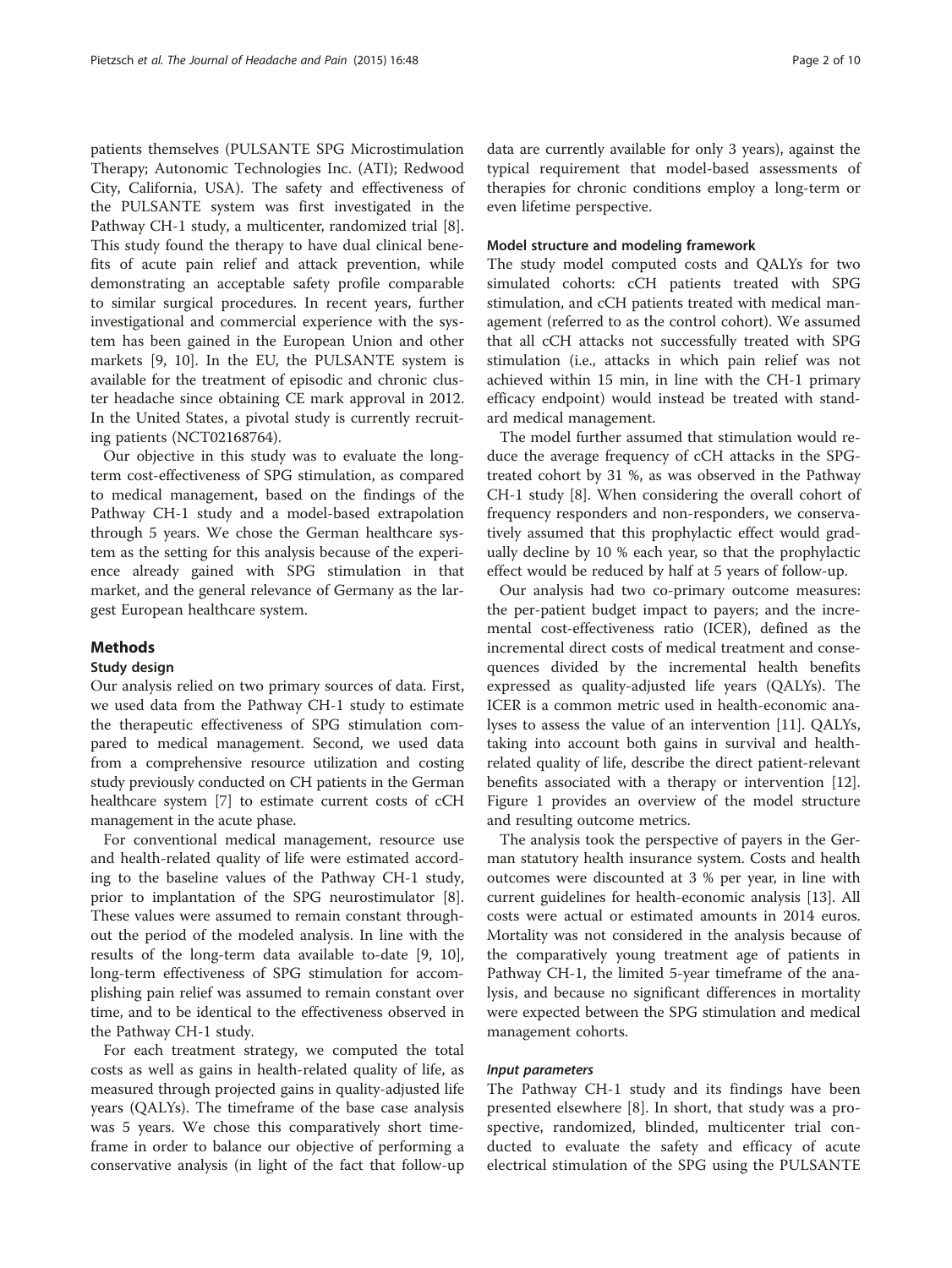<span id="page-2-0"></span>

SPG Microstimulation Therapy (formerly referred to as ATI Neurostimulation System). Of note, this study exclusively recruited patients with chronic cluster headache. While inclusion criteria did not require cCH to be medically refractory, most of the ultimately enrolled patients were refractory. The study did not collect cost data.

For each study subject (for demographic data see Table 1), the Pathway CH-1 trial consisted of 5 phases [[8](#page-8-0)]: 1) a pre-implant period of 4 weeks to allow for establishment of subjects' baseline attack frequency; 2) a postimplant period of at least 3 weeks for recovery after implantation; 3) a therapy titration phase of at least 6 weeks, during which the stimulator was used, and the selected electrodes and stimulation parameters were individually adjusted for optimal therapy; 4) an experimental phase lasting a minimum of 3 weeks and a maximum of 8 weeks,

Table 1 Baseline characteristics of patients enrolled in the Pathway CH-1 study [[8\]](#page-8-0)

| Variable                    | Pathway CH-1 $(N = 28)$ |  |  |  |
|-----------------------------|-------------------------|--|--|--|
| Age (years)                 | $45(20-63)$             |  |  |  |
| Male gender (no.; %)        | 27 (84 %)               |  |  |  |
| Baseline CH attacks per day | $2.74(0.57-10)$         |  |  |  |

or the shortest period required for the treatment of 30 attacks; and 5) an open-label phase to continue collecting data through 1 year after implantation, with patients receiving full stimulation therapy at each use.

The primary endpoint for this sham-controlled study for gauging effectiveness was pain relief in the acute attack within 15 min after starting the stimulation, and without use of rescue medications, as defined in the study protocol. A secondary observational endpoint was the reduction of attack frequency, established by comparing the frequency of cCH attacks per 4 weeks at the end of the experimental period to the frequency established at baseline. Health-related quality of life was assessed using the physical (PCS) and mental (MCS) component summary scores of SF-36v2. A full list of all endpoints is provided in the published Pathway CH-1 study [[8\]](#page-8-0).

Therapy effectiveness Our model assumed an attack frequency for the stimulation cohort that was 31 % lower than the baseline frequency of 2.74 attacks per day. This estimate was based on the study-reported percentage of frequency reduction across the entire SPG-treated cohort (i.e., frequency responders and non-frequency-responders). The medical management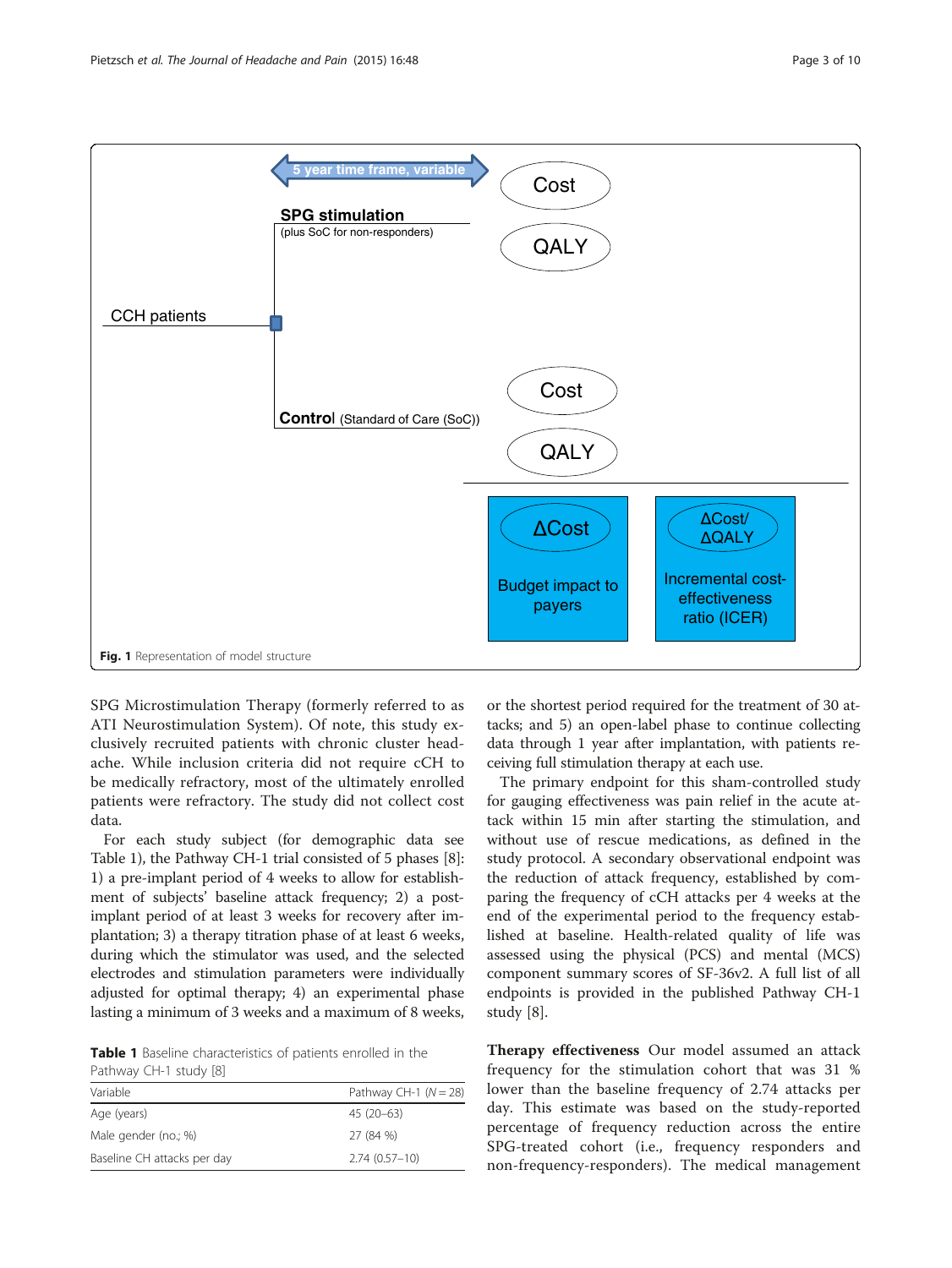<span id="page-3-0"></span>cohort was assumed to maintain its baseline attack frequency. Over the 5-year modeling horizon, the attack frequency of the medical management cohort was assumed to remain constant, while the prophylactic effect in the SPG-treated cohort was assumed to gradually decline over time (see Table 2).

Based on the Pathway CH-1 study protocol, we further assumed that for attacks that were successfully treated with stimulation (i.e., pain relief was accomplished within 15 min of onset), no acute rescue medication was required – in line with the definition of this endpoint, which was defined to only be met if no acute medication was taken by the patient. Conversely, it was assumed that those attacks not successfully treated through SPG stimulation did require acute rescue medications at the average doses, as described below.

In terms of therapy complications, our model takes into account device revisions that needed to be performed in CH-1. No longer-term revisions are assumed to be required, because the SPG stimulation system does

Table 2 Model input parameters

| Variable                                                                        | Base case            | Range                     | Source                                                                                                                                                      |  |
|---------------------------------------------------------------------------------|----------------------|---------------------------|-------------------------------------------------------------------------------------------------------------------------------------------------------------|--|
| <b>Cohort characteristics</b>                                                   |                      |                           |                                                                                                                                                             |  |
| Age                                                                             | 45                   |                           | Pathway CH-1 data [8]                                                                                                                                       |  |
| Male gender                                                                     | 84 %                 |                           |                                                                                                                                                             |  |
| <b>Clinical effectiveness</b>                                                   | Base case            | Range (%)                 | Source                                                                                                                                                      |  |
| Baseline CH attacks per day                                                     | 2.74                 | ±50                       | Pathway CH-1 data [8]                                                                                                                                       |  |
| Pain relief with SPG stimulation (within 15 min)                                | 67.1 %               | $50.2 - 80.5$             |                                                                                                                                                             |  |
| Frequency reduction with SPG stimulation (total cohort)                         | 31.0 %               | $15 - 50$<br>(assumption) |                                                                                                                                                             |  |
| Absolute decline in frequency reduction for SPG<br>stimulation, per year        | 3.1 %                | $0 - 6.2$                 | Author estimate                                                                                                                                             |  |
| Medication costs <sup>a</sup>                                                   | Base case<br>$(\in)$ | Range (%)                 | Source                                                                                                                                                      |  |
| Oxygen [2.6 * inhalation]                                                       | 257.20               |                           | Utilization data based on [7], frequency-adjusted to Pathway                                                                                                |  |
| Zolmitriptan nasal spray [1.08 * 5 mg]                                          | 1.118.08             |                           | CH-1 cohort; 2014 unit cost data from [14]                                                                                                                  |  |
| Sumatriptan s.c. [1.30 * 6 mg]                                                  | 2,959.64             |                           |                                                                                                                                                             |  |
| Sumatriptan nasal spray [1.08 * 20 mg]                                          | 112.62               |                           |                                                                                                                                                             |  |
| Resulting mean medication cost per attack                                       | 8.92                 | $+25$                     |                                                                                                                                                             |  |
| <b>SPG stimulation costs</b>                                                    | Base case<br>(€)     | Range                     | Source                                                                                                                                                      |  |
| Implantation of SPG stimulation system (hospital inpatient)                     | 5,293.99             |                           | DRG B17-B, based on ICD-10-GM diagnosis code G.44 and<br>OPS procedure code 5-059.c2                                                                        |  |
| Reimbursed cost of ATI SPG Neurostimulator                                      | 25,000.00            |                           | Estimate provided by manufacturer                                                                                                                           |  |
| CT/CVT imaging cost pre- and post-implant                                       | 400.00               |                           | Author estimate                                                                                                                                             |  |
| 6 visits to headache center for device titration,<br>follow-up to implantation  | 596.46               |                           | Based on cost reported in [7], adjusted to 2014                                                                                                             |  |
| Revision of implant (4 of 32 patients)                                          | 5,293.99             |                           | DRG B17-B, based on ICD-10-GM diagnosis code G.44 and<br>OPS procedure code 5-059.c2; implant provided by<br>manufacturer (ATI) at no additional cost [26]. |  |
| Antibiotics for infection treatment (3 of 32 patients)                          | 94.88                |                           | Augmentan (amoxicillin) tablets N2 [14]                                                                                                                     |  |
| Device explantation, without new implantation (2 of 32<br>patients, outpatient) | 355.77               |                           | Ambulatory surgery reimbursement, EBM 31,251, 31,504,<br>31,670, based on OPC code 5-028.6 [27]                                                             |  |
| <b>Utilities</b> <sup>b</sup>                                                   | Base case Range      |                           | Source                                                                                                                                                      |  |
| Baseline                                                                        | 0.55                 |                           | Approximation based on Pathway CH-1 SF-36v2 data and<br>mapping algorithm [15]; years 2-5 extrapolated                                                      |  |
| End of experimental phase (stimulation)                                         | 0.67                 |                           |                                                                                                                                                             |  |
| Open label (stimulation)                                                        | 0.68                 |                           |                                                                                                                                                             |  |
| 12 months (stimulation)                                                         | 0.61                 |                           |                                                                                                                                                             |  |
| Years 2-5 estimate (stimulation)                                                | 0.61                 |                           |                                                                                                                                                             |  |

a. 6 months, average total costs per patient, medical management cohort; [mean daily intake in patients taking respective medication]

b. mapped EQ-5D scores, based on trial-reported SF-36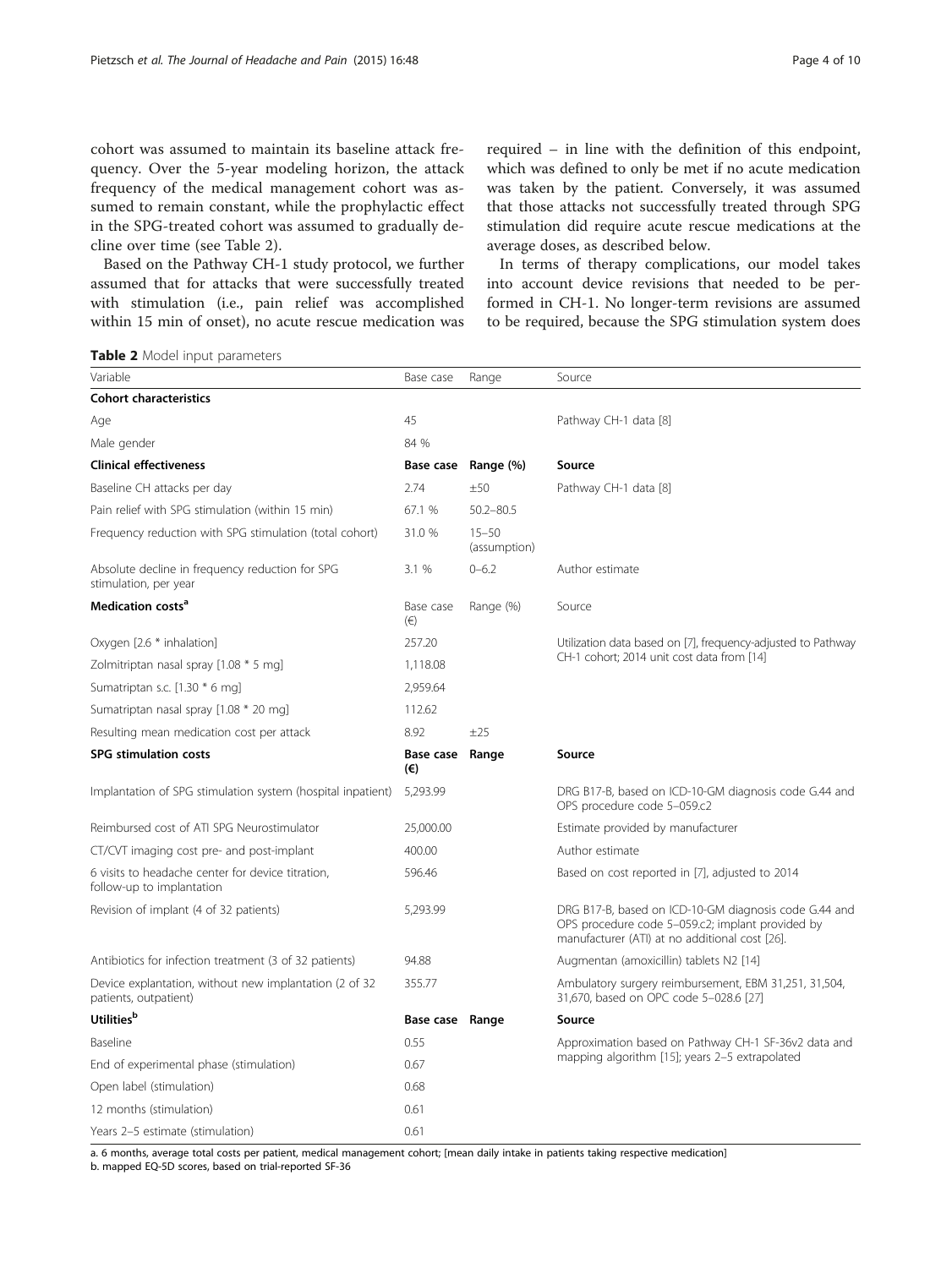not have a battery that needs to be replaced, a difference to other stimulation technologies such as spinal cord stimulation (SCS) and occipital nerve stimulation (ONS). Further, our analysis takes into account two device explants and oral antibiotic treatment of surgical site infections in two patients. Other adverse events listed in the CH-1 study either did not require treatment or did not lead to additional treatment costs, and are therefore not considered in this analysis.

Costs Costs were considered from the perspective of German statutory health insurance (SHI), taking into account only direct healthcare costs. The cost of implanting the SPG stimulation system was based on the 2014 G-DRG reimbursement amount defined by the ICD-10-GM diagnosis code for cluster headache, and the applicable procedure code for implantation of the neurostimulator. In addition to the DRG payment, the cost of the stimulation system itself was also taken into account, in accord with the amounts currently paid to hospitals by insurance payers. Further, we estimated the costs of pre- and postimplant imaging by computed tomography (CT) and digital volume tomography (DVT), as well as costs for revisions, explants, and antibiotic treatment of 3 patients suffering from surgical site infection. Also, we included the costs of 6 follow-up visits to an outpatient headache center for device titration and general follow-up of the implantation procedure. Beyond these 6 visits, we assumed no differences between costs of physician visits between the stimulation and the control cohorts, although patients with effective therapy will not seek medical advice or care as often as intractable patients. Of note, all patients in the CH-1 study were medically intractable.

Total costs for attack-aborting medications were computed on the basis of the utilization rates reported for chronic cluster headache patients in the prior costing study [[7](#page-8-0)] and 2014 medication costs [\[14\]](#page-9-0), following the same approach as that taken in the original study. For the medical management cohort of our model, the resulting cost for attack-aborting medication was €8,892 per year  $(6171)$  per week). This value reflects the lower attack frequency of 2.74 attacks per day in the Pathway CH-1 study [[8\]](#page-8-0), compared to 3.80 in the costing study [\[7](#page-8-0)]. We did not consider costs for preventative medications, as these do not differ between the two cohorts, and therefore do not influence the results of our incremental analysis.

Health-related quality of life Utility estimates were derived as follows. Short-Form 36v2 (SF-36) health profile data was collected alongside the Pathway CH-1 study. We used an established mapping algorithm [[15\]](#page-9-0) to convert the mean statistics of the 8 dimension scores of the SF-36 into mean cohort EQ-5D preference-based index scores. The SF-36v2 forms were available to CH-1 study

participants at baseline, at the end of the experimental period, and during the open-label period, as well as during follow-up at 12, 15, 18, 21, and 24 months.

For the simulated medical treatment cohort, we assumed the baseline utility would be maintained over the full timeframe of the analysis. For the stimulation cohort, we determined utility projections in 4-week increments based on the mapped EQ-5D scores at the reported time points up to 24 months. For the period from 3 to 5 years, we assumed quality of life to be constant at the average of the year-projected scores between 12 and 24 months, thus extrapolating the average quality of life observed in year 2 to years 3, 4, and 5.

The utility values were subsequently used in the analysis to compute quality-adjusted life years (QALYs) for both the medical management and stimulation cohorts.

#### Analysis of uncertainty

Comprehensive one-way sensitivity analyses were conducted to evaluate the effects of parameter uncertainty, including variations in the effectiveness of SPG stimulation. The parameter ranges were derived from the published Pathway CH-1 results, prior published data, and from expert opinion where applicable (see Table [2\)](#page-3-0).

## Results and discussion

## Base case results

Over the 5-year time horizon of the analysis, discounted total direct medical costs for the SPG stimulation cohort were €42,187, compared to €41,298 for the simulated medical management cohort, for a total additional cost of €889.

Health-related quality of life for the stimulation cohort, estimated on the basis of subjects' SF-36 scores mapped to EQ-5D preference scores, was 0.548 at baseline, 0.668 at the end of the experimental period, 0.675 during the open-label period, and 0.614 at 12 months. The scores for year 2, based on collected SF-36 information, were 0.606 at 15 months (based on  $N = 25$ ), 0.602 at 18 months ( $N = 23$ ), 0.592 at 21 months ( $N = 17$ ), and 0.683 at 24 months ( $N = 15$ ).

Using the described extrapolation of quality-of-life scores, and assuming that quality of life for the medical management cohort would remain stable at the baseline level, the undiscounted QALY gain for the SPG stimulation cohort was 0.086 in year 1, and 0.066 in each following year through year 5. The resulting discounted QALY gain over 5 years was 0.325.

As a result of the overall savings and projected QALY gains associated with stimulation the incremental costeffectiveness ratio (ICER) at 5 years was  $\epsilon$ 2,736 per QALY gained (see Table [3](#page-5-0)).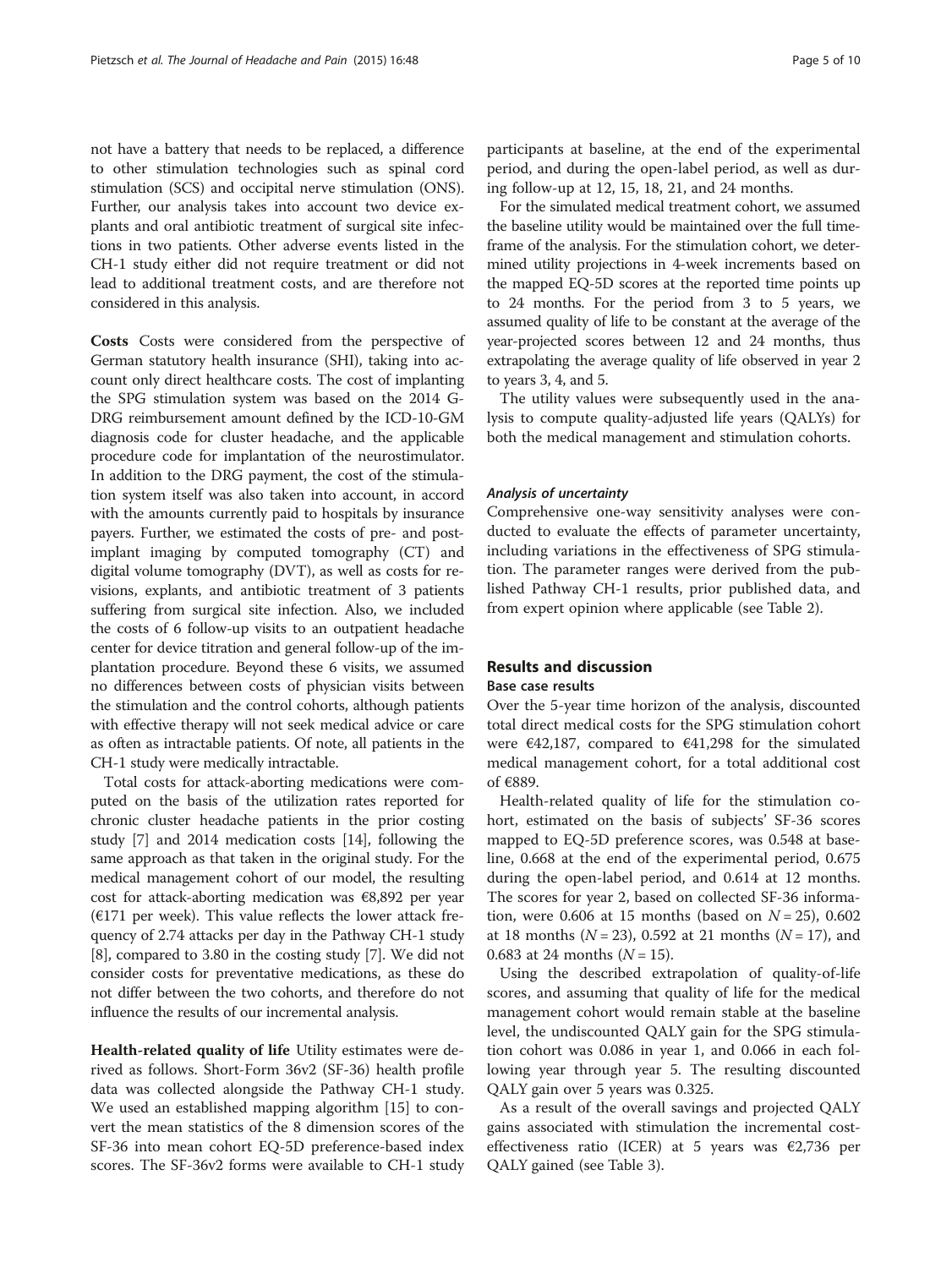|                                  | Costs (€)  |         |            | Effects (QALYs) |         |                   | ICER $(E/QALY)$    |
|----------------------------------|------------|---------|------------|-----------------|---------|-------------------|--------------------|
|                                  | <b>SPG</b> | Control | Difference | SPG             | Control | <b>Difference</b> |                    |
| Base case, 5 years, discounted   | 42,187     | 41.298  | +889       | 2.87            | 2.55    | 0.32              | 2.736              |
| Base case, 5 years, undiscounted | 42.998     | 44.475  | $-1.477$   | 3.09            | 274     | 0.35              | <0; SPG dominating |

<span id="page-5-0"></span>Table 3 Health outcomes and incremental cost-effectiveness results at 5 years

## Uncertainty analyses

Table 4 provides an overview of the most relevant scenario results, including the discounted ICERs and discounted cost differences for SPG stimulation versus medical management at 5 years. The cost-effectiveness projections were found to be robust across a wide range of assumptions, including variations in pharmaceutical costs, attack frequency, and the assumed percentage of frequency responders among stimulation patients.

Reducing the timeframe of the analysis to a follow-up period of 3.5 years resulted in an ICER of €40,058, at an added discounted cost of  $\epsilon$ 9,537. When the timeframe of the study was increased to 7.0 years, SPG was dominating, at a total discounted savings of €9,857. Figure [2](#page-6-0) provides an overview of the ICER results for the various timeframes considered.

## **Discussion**

While cluster headache patients have benefitted from some meaningful advances in drug therapy since the 1990s, when injectable and intranasal triptans were introduced, no substantial improvements in pharmaceutical therapy have been made since. As a result, a sizable number of cCH attacks remain insufficiently treated, and drug therapy alone has been unable to achieve pain relief sufficiently. At the same time, currently used medications, both abortive and prophylactic, are associated with a number of potential severe side effects and tolerability concerns, including increased risk of cardiac events [[16, 17](#page-9-0)] and hypertension [\[18](#page-9-0)].

Furthermore, [\[16](#page-9-0)–[20\]](#page-9-0) injectable triptans are frequently associated with "triptan sensations," characterized by distressing chest discomfort, palpitations, and flushing.

Table 4 Sensitivity analyses: key scenarios and corresponding ICERs and absolute cost differences for SPG versus medical management cohorts

| Scenario                                                                                                                                            | <b>ICER</b>    | Absolute cost difference,    |
|-----------------------------------------------------------------------------------------------------------------------------------------------------|----------------|------------------------------|
|                                                                                                                                                     | (€/QALY)       | SPG vs. control $(\epsilon)$ |
| Base case                                                                                                                                           | 2,736          | +889                         |
| Base case (undiscounted)                                                                                                                            | SPG dominating | $-1,477$                     |
| Pain relief 50.2 % (lower bound of 95 % CI)                                                                                                         | 18,846         | 6,125                        |
| Pain relief 80.5 % (upper bound of 95 % CI)                                                                                                         | SPG dominating | $-3,262$                     |
| 1.37 CH attacks per day (50 % of baseline)                                                                                                          | 50,590         | 16,442                       |
| 4.11 CH attacks per day (150 % of baseline)                                                                                                         | SPG dominating | $-14,664$                    |
| Utilization (cost) of attack-ending meds +25 %                                                                                                      | SPG dominating | $-6,887$                     |
| Utilization (cost) of attack-ending meds -25 %                                                                                                      | €26,663        | 8,665                        |
| No frequency response considered for SPG                                                                                                            | 13,180         | 4,284                        |
| Average frequency reduction low (15 %)                                                                                                              | 8,126          | 2,641                        |
| Average frequency reduction high (50 %)                                                                                                             | SPG dominating | $-1,191$                     |
| No annual change in frequency response                                                                                                              | 220            | 72                           |
| Absolute annual reduction in frequency response of 6.2 % (double of base case assumption<br>of 3.1 %)                                               | 5,251          | 1,707                        |
| Sumatriptan s.c. used by every patient (at dosage reported by [7], frequency-adjusted to<br>Pathway CH-1; total medication cost per attack: €18.81) | SPG dominating | $-33,609$                    |
| Every attack treated by maximum quideline-defined medication dosages (total medication<br>cost per attack: €56.66)                                  | SPG dominating | $-165,618$                   |
| Assumption that stimulation device in required revisions would be paid by payers, as<br>opposed to the manufacturer                                 | 12,351         | 4,014                        |
| Reduced timeframe of analysis 3.5 years                                                                                                             | 40,058         | 9,537                        |
| Extended timeframe of analysis 7.0 years                                                                                                            | SPG dominating | $-9,857$                     |

Unless otherwise noted, discounting of 3 % is applied on all costs and effects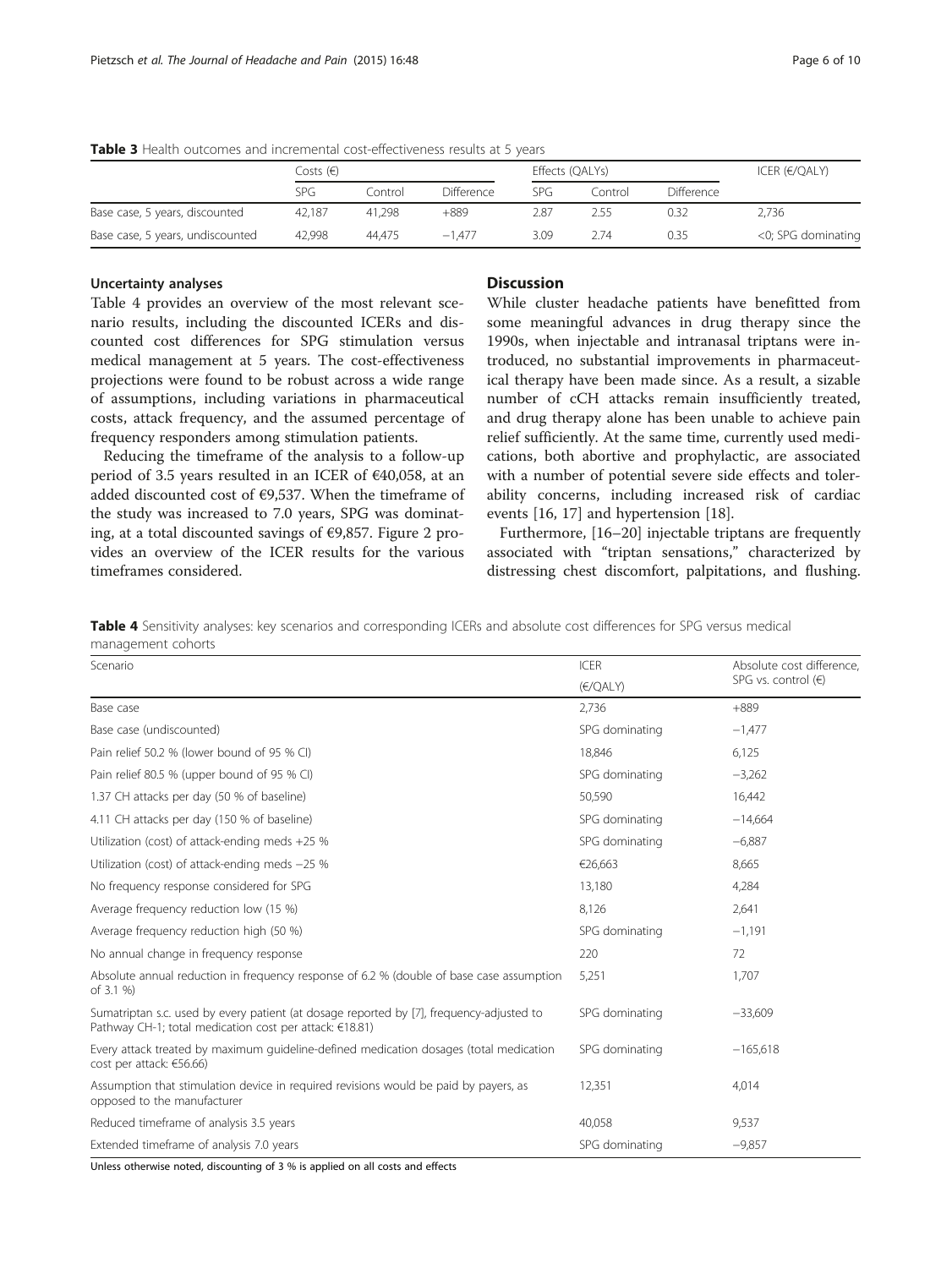<span id="page-6-0"></span>

Patients with more frequent cluster attacks per day are unable to use triptans because of the dose limit they can use in a 24 h period. In addition, triptan treatment is contraindicated for patients with cardiovascular disease, and around 10 % to 20 % of patients are not effectively treated by—or are resistant to—these therapies. High doses of preventive medications like verapamil have the potential to cause serious cardiac abnormalities, including bradycardia, heart blocks and severe hypotension needing aggressive and expensive interventions. Also, lithium is frequently not well tolerated and requires careful medical management of the patients. Topiramate is increasingly used but due to central side effects is not well tolerated by a substantial number of patients. Some patients respond only to corticosteroids, or need them frequently because other preventative medications are not effective throughout the therapy; in these patients severe side effects are unavoidable. Methysergide and injectable dihydroergotramine are rather effective in cluster headache therapy but currently unavailiable in most countries.

As a result, there is a continued need for improved or complementary treatment approaches for cCH patients. This pressing clinical need is further underscored by a

recent study reporting the burden of cCH to patients and society: more than 50 % of cCH patients reported suffering symptoms of depression; 25 % were found to have suicidal tendencies; and about 25 % received some form of disability allowance [[21\]](#page-9-0).

SPG stimulation using a permanent implantable neurostimulation system has recently been demonstrated to be a safe and effective treatment alternative that offers acute pain relief at effectiveness levels comparable to the latest drug therapies, while also having the beneficial effect of reducing the frequency of attacks [\[8](#page-8-0), [10\]](#page-8-0). To-date, it is the only therapy that has the potential of dual benefits of acute pain relief and a reduction in attack frequency, combined with a reduction in overall medication use [\[10\]](#page-8-0).

The costs of current drug treatments for cCH are staggering, averaging more than €12,000 per patient per year for acute medications alone. SPG stimulation has the potential to lower these costs, by reducing or eliminating the need for attack-ending medications, and by achieving preventive effects [\[8](#page-8-0)–[10\]](#page-8-0).

At the same time, implantation of an SPG stimulation system is a significant one-time investment for payers upfront, averaging more than €30,000 for implantation, when the costs of the device and the implantation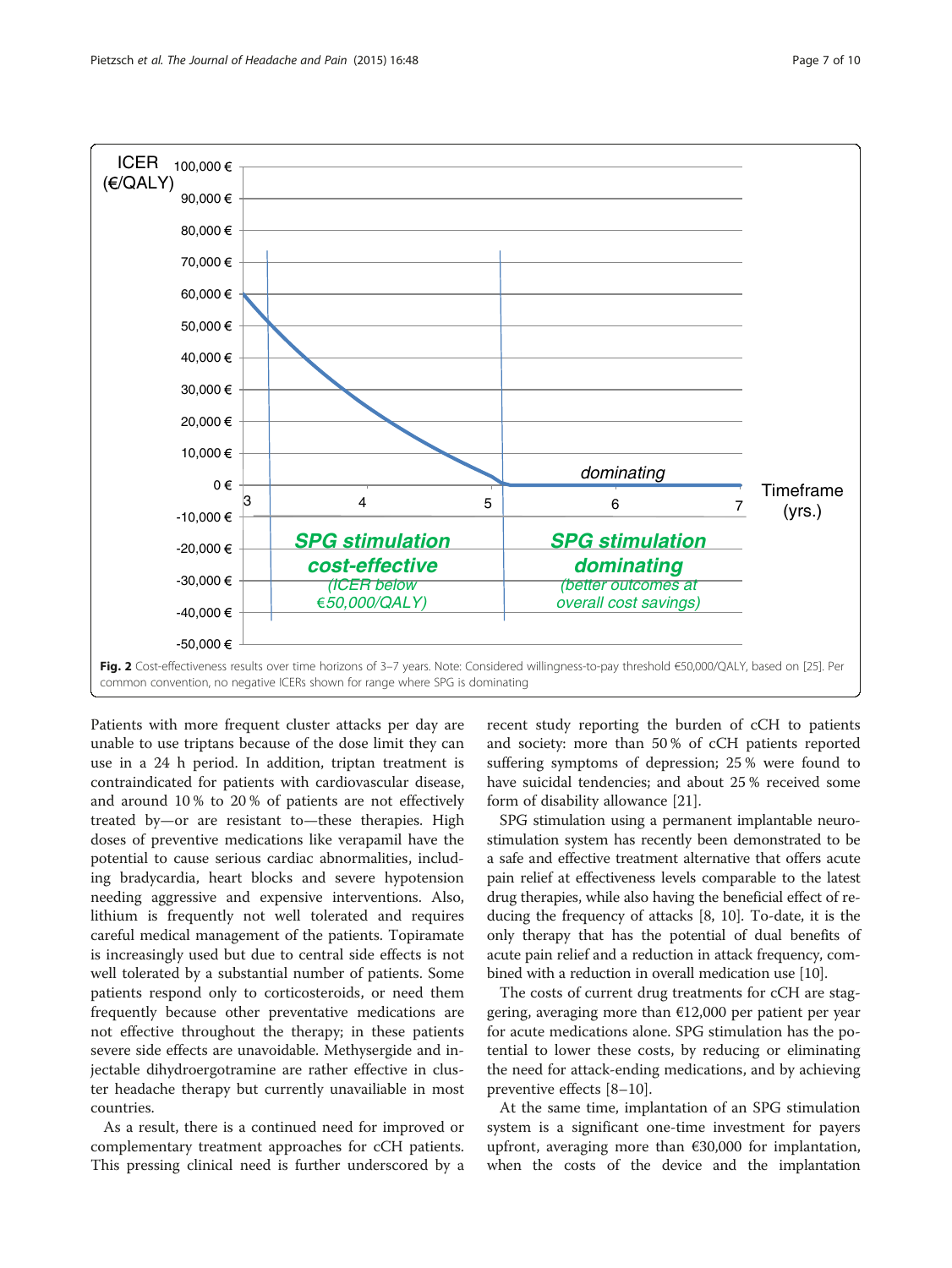procedure are considered. Understanding the healtheconomic profiles of a drug-based treatment strategy versus an implantable neurostimulation strategy is therefore essential to inform decision-making by payers and providers.

Despite the upfront costs for the device and implantation, our analysis showed that SPG stimulation has the potential to be cost-effective in time frames as short as 3 years, and to reduce overall costs to payers in timeframes greater than 5 years, primarily through the reduced need for rescue medications, but also by means of its observed preventive effects.

The results of this study compare favorably to the cost-effectiveness findings for a number of well-accepted and currently reimbursed implantable neurostimulation systems used to treat other clinical conditions with high disease and cost burden, including deep brain stimulation for movement disorders [\[22](#page-9-0)], spinal cord stimulation for failed back syndrome [[23\]](#page-9-0), and cochlear implants [[24\]](#page-9-0). These comparable therapies have been found to be cost-effective, in that their increased upfront costs have been shown to be associated with improved outcomes that healthcare systems considered a worthy investment.

But none of those technologies were found to bring about cost savings at time horizons as short as those projected in our analysis of SPG stimulation. While the assessment methods used in these published studies resemble our own—in that the results were derived from model-based projections informed by shorter-term clinical trial results—the timeframes adopted for those analyses were a minimum of 5 years, and sometimes a lifetime horizon. The timeframe of 5 years used in our analysis is therefore conservative. Longer follow-up would have led to an even more favorable healtheconomic profile. This fact is worth noting in light of the relatively young age of cCH patients, as evidenced by the average age of 45 years for the subjects included in Pathway CH-1.

The results of our sensitivity analyses show effects on the cost-effectiveness profile of SPG stimulation that—directionally—would be expected. In the control cohort, higher baseline attack frequency leads to additional savings because more attacks need to be treated with medications. In the SPG stimulation cohort, higher SPG therapy effectiveness leads to overall cost savings at follow-up longer than 5 years, while lower therapy effectiveness reduces the cost-effectiveness, as evidenced by an increased ICER. However, it is noteworthy that SPG stimulation remained cost-effective or cost saving across all trial-informed scenarios, even when considering the lower bound of the 95 % confidence interval for therapy effectiveness reported in the Pathway CH-1 study.

Our study is subject to a number of limitations. First, the Pathway CH-1 study, while randomized and shamcontrolled, included only 28 patients. As a result, our trial-informed base case assumption of 67.1 % pain relief will need to be confirmed by future studies with a larger sample size. Further, the CH-1-observed distribution suggests significant patient-to-patient variation in response to stimulation. In order to test the effect of this uncertainty, we ran scenario-analyses using the lower and upper bound of the 95 % confidence interval of this parameter (50.2 %–80.5 %). Even at the lower efficacy assumption, SPG stimulation was found cost-effective, with an ICER of  $E18,846$  per QALY gained—well below commonly acknowledged willingness-to-pay thresholds. At the higher assumption, SPG stimulation was the dominating strategy, and was associated with overall savings of €3,262. Similar findings hold for the secondary effectiveness parameter, frequency response.

Second, our analysis assumes the primary treatment effect of pain relief observed in the Pathway CH-1 study is maintained over the full time horizon of the analysis, while the secondary treatment effect of frequency reduction is gradually declining. Even though follow-up data through 24 months are available and there is no evidence or clinical rationale that would support a contrary assumption, further follow-up data will be desirable to confirm our assumptions. The same holds for the assumed longevity of the device. Our scenarios of lower and higher treatment effectiveness—albeit constant—provide insight into the potential effects of gradual changes in primary pain relief over time, and of more or less pronounced reductions in frequency response.

Third, our assumptions about medication use in the control cohort were based on a prior publication reporting on drug usage in a cohort of cCH patients treated in a tertiary headache center. While these patients share mostly comparable characteristics with the Pathway CH-1 cohort, and more broadly with patients eligible for SPG stimulation, some variation might exist in actual drug usage. To account for this uncertainty, we considered two scenarios in sensitivity analyses that assumed drug utilization increased or reduced by 25 % from baseline, respectively. Further, our model assumed that attacks successfully treated with SPG stimulation would not require any attack-aborting medication, and that patients not successfully treated would revert to the standard regimen of attack-aborting drugs. While this assumption is in line with the Pathway CH-1 study protocol, individual patient utilization might differ.

Fourth, the control cohort used in our model was defined as sharing the same characteristics as the SPG stimulation cohort at baseline, both in terms of attack frequency and health-related quality of life, and maintaining these parameters constantly over the horizon of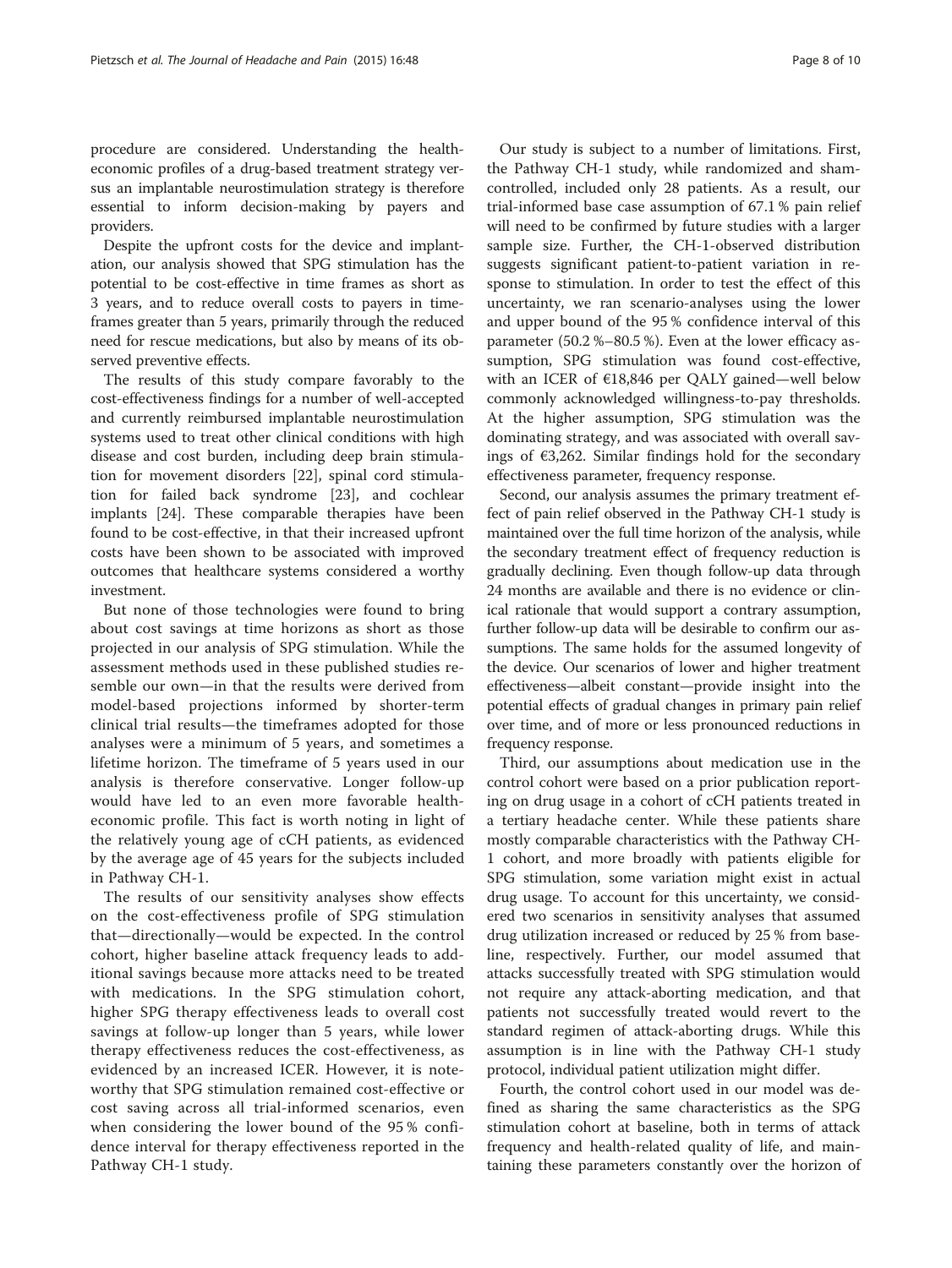<span id="page-8-0"></span>the analysis. While this assumption seems reasonable, some fluctuations in the patients' severity of cCH might occur, leading to higher or lower costs and quality of life. However, these potential fluctuations could be expected to occur in both the simulated control cohort and the SPG stimulation cohort, reducing the impact of any such fluctuations on the results of this analysis.

Fifth, our analysis does not consider the potential beneficial health impact of reductions in drug utilization for patients receiving SPG stimulation. Reducing the use of triptans and other attack-ending medications by more than 50 % might lead to fewer drug-related side effects. Including these beneficial effects would have made the health-economic profile of SPG stimulation more favorable.

Sixth, our economic analysis is limited to direct medical cost, that is, costs directly related to medical treatments. The preventative effects, reduction in necessary medication use, and improvement in health-related quality of life demonstrated in Pathway CH-1, however, might lead to reduced absenteeism, increased productivity, and other societal benefits not accounted for in our analysis. Including these potential benefits – again – would have increased the overall savings associated with SPG stimulation and would have further improved the favorable health-economic profile of this therapy choice.

Finally, intangible benefits such as potential therapyrelated reductions in suicidal ideations and improved family/social interactions are not considered in this analysis.

## Conclusions

In summary, our findings suggest that SPG stimulation is a cost-effective treatment strategy for chronic cluster headache patients in the context of the German healthcare system. Adopting this strategy may lead to clinically relevant increases in health-related quality of life, and to overall cost savings for the healthcare system at timeframes longer than 5 years. Further clinical data are needed to confirm these model-based findings.

#### Abbreviations

ATI: Autonomic Technologies, Inc.; cCH: Chronic cluster headache; CH: Cluster headache; CT: Computed tomography; DVT: Digital volume tomography; ICER: Incremental cost-effectiveness ratio; QALY: Quality-adjusted life year; SF-36: Short-form 36v2; SHI: German statutory health insurance; SPG: Sphenopalatine ganglion.

#### Competing interests

Jan B. Pietzsch, Ph.D.: Dr. Pietzsch is president, CEO, and shareholder of Wing Tech Inc., a technology consulting firm focusing on early-stage assessment of medical technologies. Wing Tech Inc. received consulting fees from Autonomic Technologies Inc. to develop the health-economic model used in this analysis. Abigail Garner, M.S.: Ms. Garner worked as a consultant for Wing Tech Inc. on this project.

Charly Gaul, M.D.: Dr. Gaul received honoraria for participation in clinical trials, contribution to advisory boards or oral presentations from MSD, Berlin Chemie AG, St. Jude Medical, ATI, Electrocore, Complen Health GmbH, Allergan,

Boehringer Ingelheim, Astellas, and Hormosan. He has no ownership interest and does not own stocks of any pharmaceutical company. Arne May, M.D.: Dr. May is funded by the University Clinic of Hamburg and received unrestricted research support from LindeGas (RealFund) and scientific funds by the Deutsche Forschungsgemeinschaft (DFG) and European Framework (FP7), is or has been consultant or speaker for Pfizer, Bayer Vital, GSK, Allergan, ATI, MSD, Electrocore and Desitin and is an editorial board member of Cephalalgia, J Headache and Pain, European Neurology and Der Schmerz. This work was initiated by the authors and Autonomic Technologies provided support to Wing Tech Inc. (JBP and AMG) for model development and necessary analyses. Autonomic Technologies had no influence on the results or manuscript development. The authors maintained the right to publish without approval of the funding source.

#### Authors' contributions

JBP conceived of the study, participated in the study design and model construction, and drafted the manuscript. AM participated in the study design, critically reviewed the model and assumptions, and helped with drafting the manuscript. CG participated in the study design, critically reviewed the model and assumptions, and helped with drafting the manuscript. AMG conducted literature review and data searches and helped with drafting the manuscript. All authors read and approved the final manuscript.

#### Author details

<sup>1</sup>Wing Tech Inc., Menlo Park, CA, USA. <sup>2</sup>Migräne- und Kopfschmerzklinik Königstein, Königstein im Taunus, Germany. <sup>3</sup>Institut für Systemische Neurowissenschaften, Universitätsklinikum Hamburg-Eppendorf, Martinistr. 52, Haus S10, Zi. 318, Hamburg 20246, Germany.

#### Received: 17 February 2015 Accepted: 5 May 2015 Published online: 21 May 2015

#### References

- 1. Headache Classification Committee of the International Headache S (2013) The international classification of headache disorders, 3rd edition (beta version). Cephalalgia 33(9):629–808, doi:10.1177/0333102413485658
- 2. Headache Classification Subcommittee of the International Headache Society (2004) The International Classification of Headache Disorders: 2nd edition. Cephalalgia 24(1):9–160
- 3. Goadsby PJ (2002) Pathophysiology of cluster headache: a trigeminal autonomic cephalgia. Lancet Neurol 1(4):251–257
- 4. Freitag FG, Schloemer F (2014) Medical management of adult headache. Otolaryngol Clin North Am 47(2):221–237, doi:10.1016/j.otc.2013.11.002
- 5. May A, Leone M, Afra J, Linde M, Sandor PS, Evers S, Goadsby PJ (2006) EFNS guidelines on the treatment of cluster headache and other trigeminal-autonomic cephalalgias. Eur J Neurol 13(10):1066–1077, doi:10.1111/j.1468-1331.2006.01566.x
- 6. May A (2005) Cluster headache: pathogenesis, diagnosis, and management. Lancet 366(9488):843–855, doi:10.1016/S0140-6736(05)67217-0
- 7. Gaul C, Finken J, Biermann J, Mostardt S, Diener HC, Muller O, Wasem J, Neumann A (2011) Treatment costs and indirect costs of cluster headache: a health economics analysis. Cephalalgia 31(16):1664–1672, doi:10.1177/ 0333102411425866
- 8. Schoenen J, Jensen RH, Lanteri-Minet M, Lainez MJ, Gaul C, Goodman AM, Caparso A, May A (2013) Stimulation of the sphenopalatine ganglion (SPG) for cluster headache treatment. Pathway CH-1: a randomized, sham-controlled study. Cephalalgia 33(10):816–830, doi:10.1177/0333102412473667
- 9. Láinez JJ, May A, Gaul C, Goodman A, Caparso A, Schoenen J (2014) Efficacy of SPG stimulation in relieving acute cluster pain: results from >5000 attacks treated during long-term follow-up of the pathway CH-1 study. Paper presented at the accepted for presentation at 4th European Headache and Migraine Trust International Congress (EHMTIC), Copenhagen, Denmark, 18–21September 2014
- 10. Láinez JJ, Schoenen J, Gaul C, Lantéri-Minet M, Goodman A, Caparso A, May A (2014) Sphenopalatine Ganglion Stimulation (SPGS) for Chronic Cluster Headache (CH) treatment – change in Preventive Medication (PM) use at 1 year in the pathway CH-1 study. Paper presented at the presentation at AHS 2014 - American Headache Society 56th Annual Scientific Meeting, Los Angeles, CA, USA, 26–29 June 2014